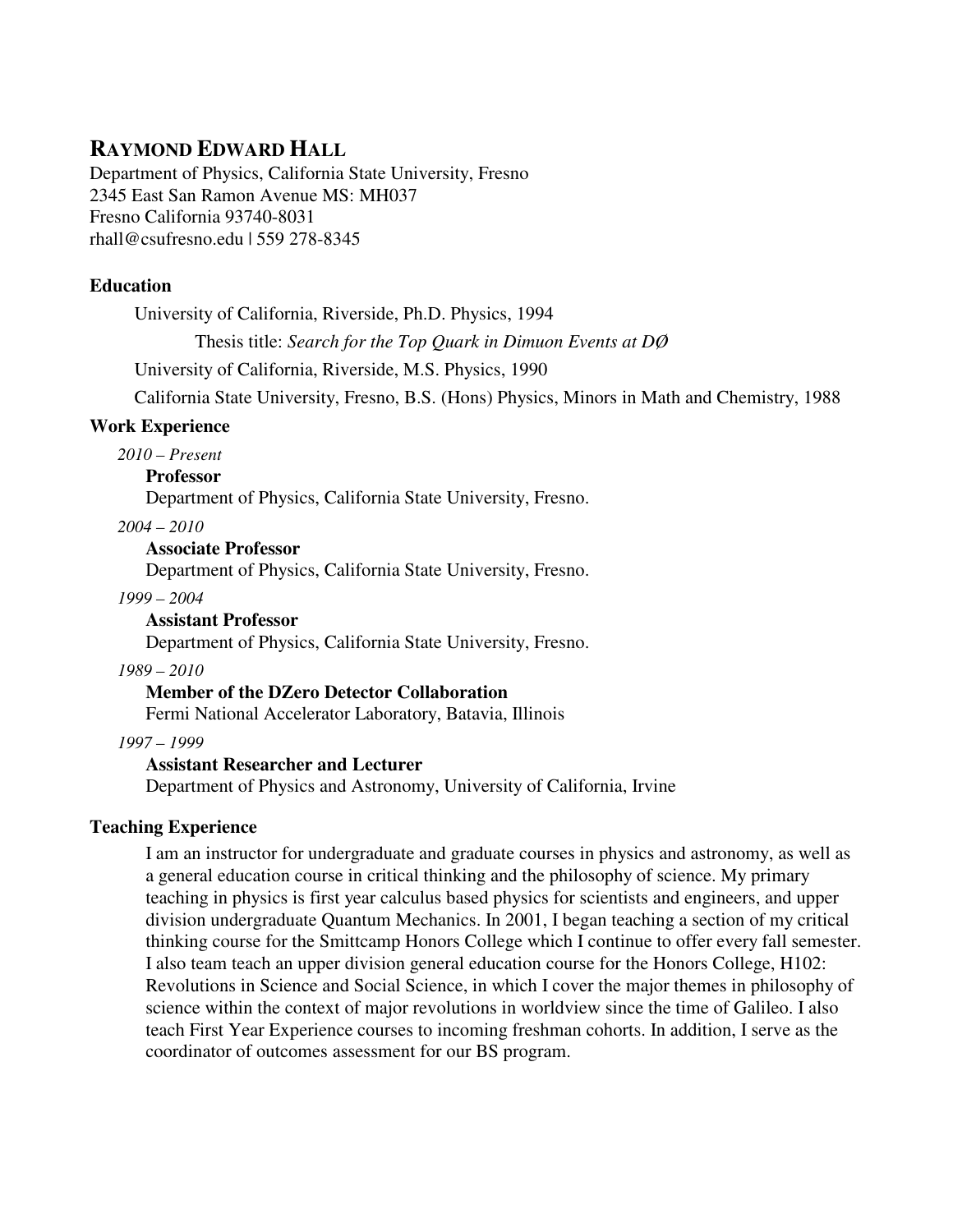#### **Research Experience: Fermi National Accelerator Laboratory**

The majority of my published research involved the DØ Collaboration (a 700+ member experimental particle physics experiment at Fermilab) which took place from June 1989 to 2010. The following paragraphs discuss a few highlights of my participation.

### *Discovery of the Top Quark*

I developed the analysis for the top quark search via the decay mode  $\bar{t}t \rightarrow \mu\mu + X$ (dimuon channel) for the DØ collider detector at Fermi National Laboratory. This analysis combined with those from DØ top searches in other channels demonstrated a 4.7 sigma signal for top pair production in 1995.

#### *The DØ Silicon Microstrip Tracker Beam Tests*

 In the summer of 1997 I was run coordinator for a series of beam tests which studied components of the Silicon Microstrip Tracker (SMT) for the DØ Upgrade. I designed the agenda for the run, organized the shift work, supervised the training of 32 shift workers, and handled scheduling of beam with the accelerator division. The beam test studied the impact parameter resolution of the SMT and its ability to tag *b*-quarks through displaced decay vertices and studied the performance of the final version of the SVXIIe readout system for the first time.

# *Run IIb Silicon Detector Production and Testing*

 CSU Fresno and six other institutions applied for a National Science Foundation instrumentation grant to design and build a replacement termed the Run IIb Silicon Detector. Our grant was awarded in June of 2001 with funding totaling \$2.6 million. CSU Fresno's responsibility of design, fabrication and testing of the front end readout electronics was funded with \$142,573.00 of the above amount. Undergraduate research assistants participated in the production testing of the SVX4 readout hybrids and I oversaw production of these BeO circuit cards and their assembly. This upgrade was implemented in 2006.

#### **Selected Publications**

As a member of the DØ Collaboration, my name appears on every publication along with my 350+ collaborating coauthors. I share authorship on 378 published papers to date. The following selection of papers are those that feature my work prominently. My complete publication list is available upon request.

The D0 Silicon Microstrip Tracker. The DØ Collaboration (S.N. Ahmed et al.) Nucl.Instrum.Meth.A634:8-46, 2011

Measurement of the t-channel single top quark production cross section. The DØ Collaboration (V.M. Abazov *et al.*). Phys.Lett.B682:363-369, 2010.

Observation of Single Top Quark Production (Cited: 250+) The DØ Collaboration (V.M. Abazov *et al.*). Phys.Rev.Lett. 103 (2009) 092001

Measurement of  $B^0$ <sub>s</sub> mixing parameters from the flavor-tagged decay  $B^0$ <sub>s</sub>  $\rightarrow$ *J*/ $\psi \phi$  (Cited: 300+) The DØ Collaboration (V.M. Abazov *et al.*) Phys.Rev.Lett. 101 (2008) 241801